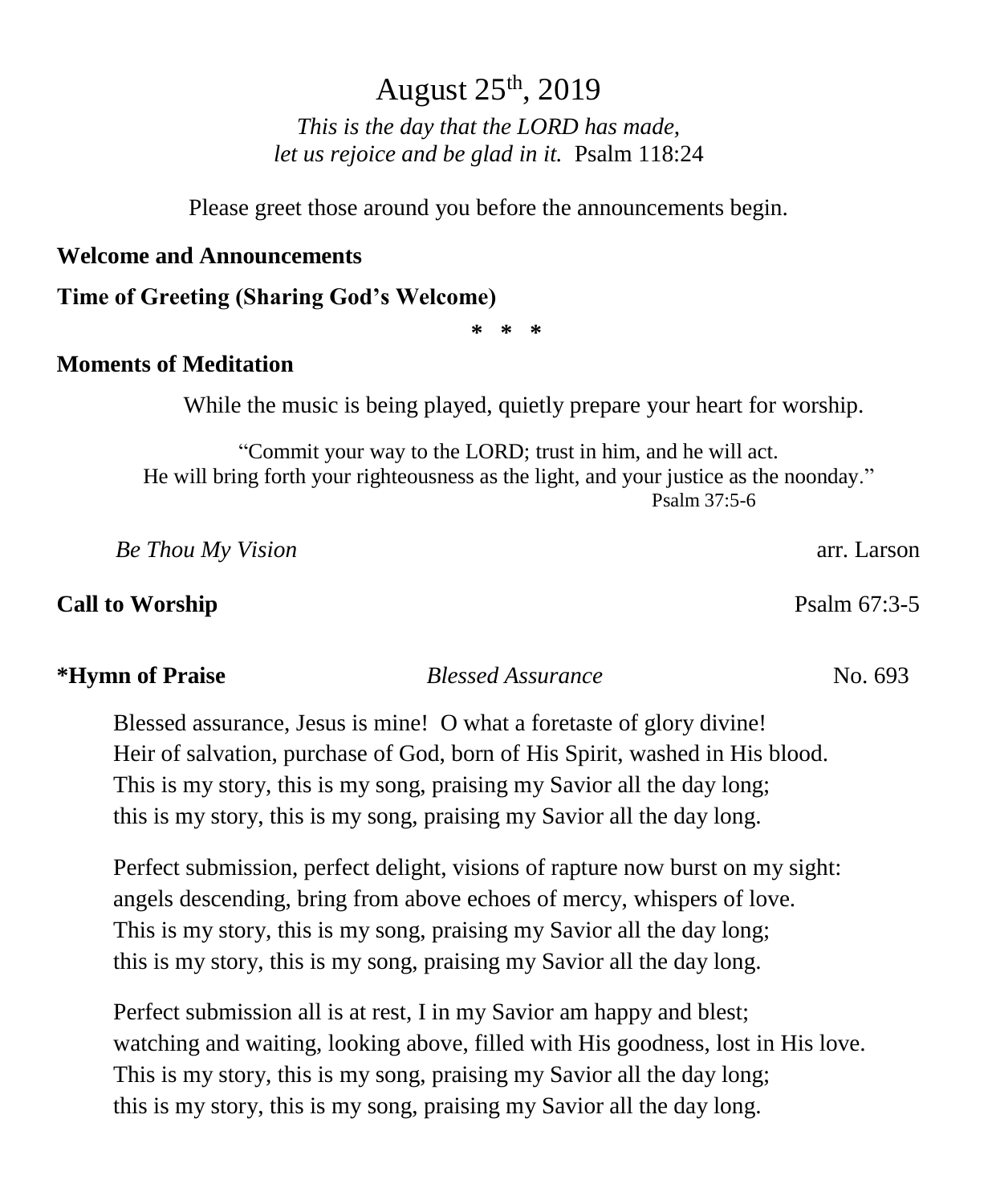**Scripture Reading** Ephesians 4:17-32

Pew Bible Page 1821

| <b>Prayer of Confession</b>                               |                                  |                                                      |                                                    |                                                                         |                                                                     | <i>Forgive Our Sins As We Forgive</i>                                                   |                            |                                     |                                                      | No. 494                                         |
|-----------------------------------------------------------|----------------------------------|------------------------------------------------------|----------------------------------------------------|-------------------------------------------------------------------------|---------------------------------------------------------------------|-----------------------------------------------------------------------------------------|----------------------------|-------------------------------------|------------------------------------------------------|-------------------------------------------------|
| $1.$ "For $-$<br>2. How<br>3. In<br>4. Lord,              | give<br>can<br>blaz -<br>cleanse | our                                                  | sins<br>Your par<br>light light<br>the depths      | as<br>don<br>Your<br>with -                                             | we<br>reach<br>cross<br>in                                          | for - give,"<br>and bless<br>re - veals<br>our souls,                                   | You<br>the<br>the<br>and   | taught<br>$un -$<br>truth<br>bid    | us, Lord,<br>for $-$ giv $-$<br>we dim -             | to<br>ing<br>$\mathbf{I}$ v<br>re - sent - ment |
| pray;<br>heart.<br>know;<br>cease;                        |                                  | but<br>that<br>how<br>then,                          | You<br><b>broods</b><br>small<br>rec               | a<br>on<br>the<br>on<br>$\overline{\phantom{a}}$                        | $lone$ <sub>___</sub><br>wrongs<br>$debts$ <sub>—</sub><br>ciled __ | can<br>and<br>men<br>to                                                                 | give<br>will<br>owe<br>God | <b>us</b><br>not<br>to<br>and       | grace<br>let<br>us;<br>man                           | to<br>old<br>how<br>our                         |
| live<br>bit<br>$\overline{\phantom{a}}$<br>great<br>lives | the<br>$ter -$<br>our<br>will    | words<br>$ness$ <sub>—</sub><br>$debt$ $-$<br>spread | we<br>de<br>$\overline{\phantom{a}}$<br>to<br>Your | say,<br>part, _____<br>$You, \_\_$<br>$peace$ <sub><math>-</math></sub> | to<br>old                                                           | live<br>the<br>bit<br>$\overline{\phantom{m}}$<br>how great<br>our<br>our lives<br>will | words<br>$ter - ness$      | we<br>$debt$ —<br>to<br>spread Your | say.<br>$part?$ —<br>$de -$<br>You. $\_\_$<br>peace. |                                                 |

## Assurance of Pardoning Grace Hebrews 10:19-22

**<sup>19</sup>** Therefore, brothers, since we have confidence to enter the Most Holy Place by the blood of Jesus, **<sup>20</sup>**by a new and living way opened for us through the curtain, that is, his body, **<sup>21</sup>** and since we have a great priest over the house of God, **<sup>22</sup>**let us draw near to God with a sincere heart in full assurance of faith, having our hearts sprinkled to cleanse us from a guilty conscience and having our bodies washed with pure water.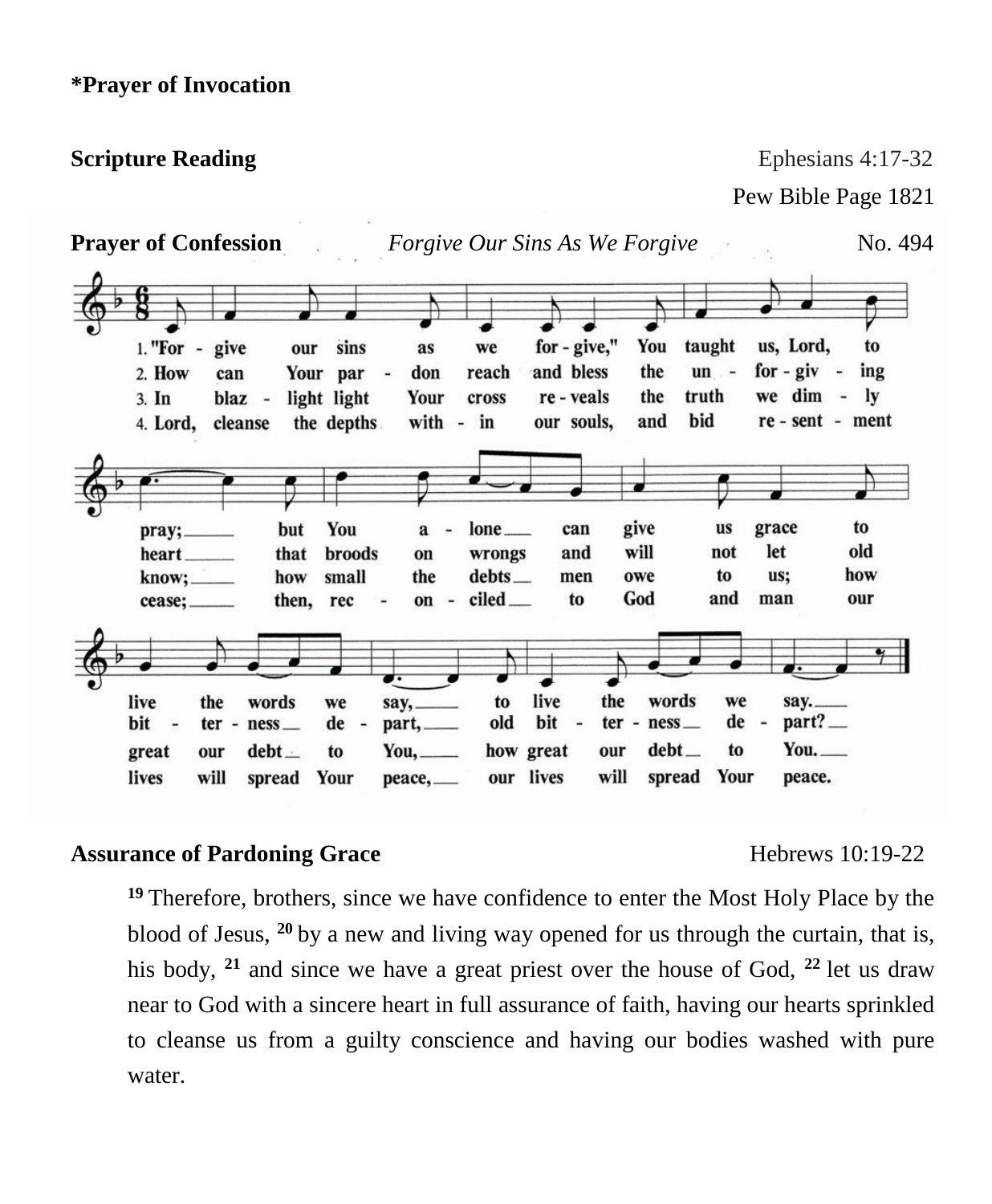**\*Hymn of Thanksgiving** *Stronger* 



Words and Music by Ben Fielding and Reuben Morgan; © 2007 Hillsong Music Publishing. All rights reserved. Reprinted with permission under CCLI #376630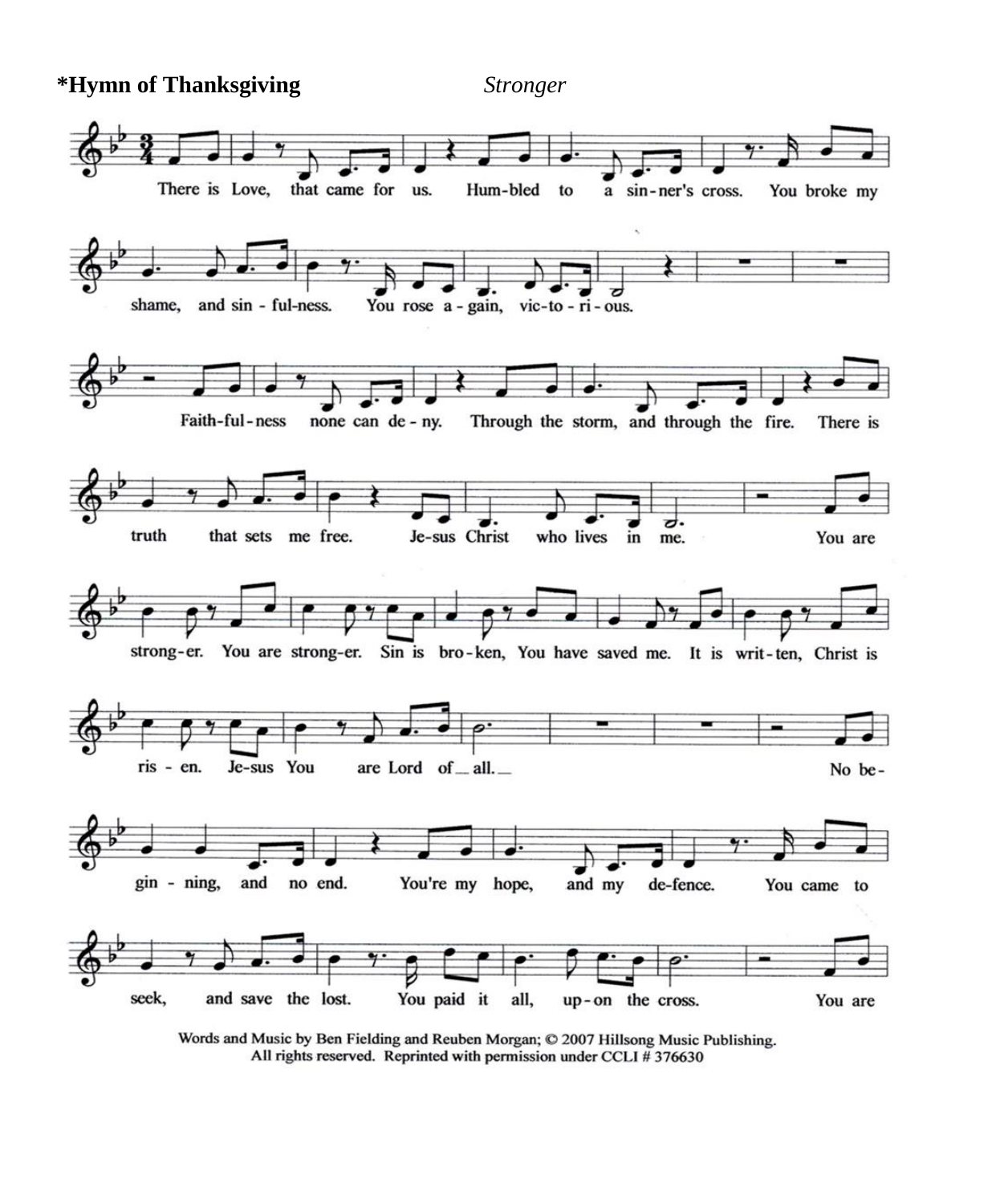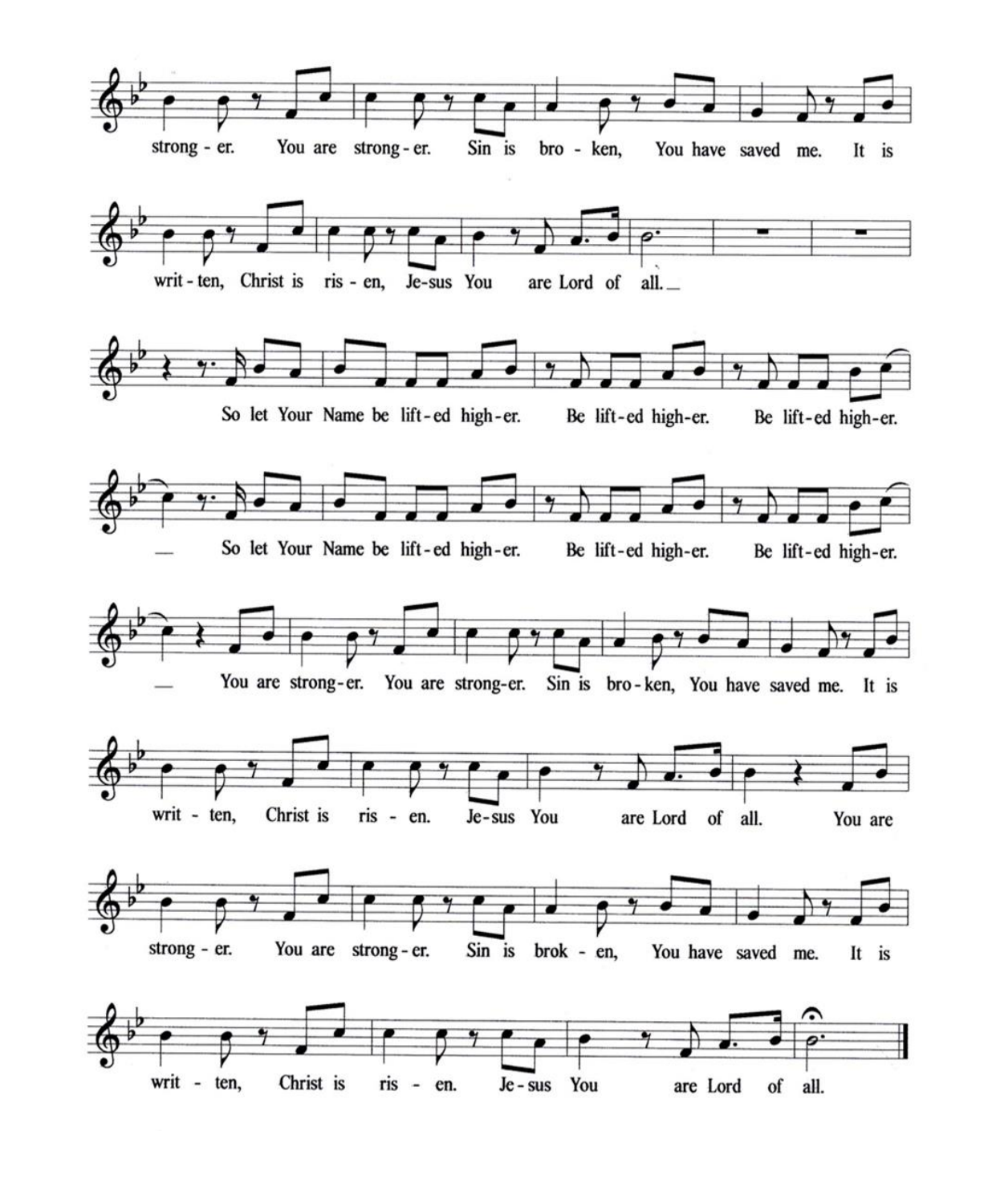### **New City Catechism Question # 50**

### **What does Christ's resurrection mean for us?**

Christ triumphed over sin and death by being physically resurrected, so that all who trust in him are raised to new life in this world and to everlasting life in the world to come. Just as we will one day be resurrected, so this world will one day be restored. But those who do not trust in Christ will be raised to everlasting death.

### **Prayer of Intercession**

**Tithes and Offering** *It is Well With My Soul* arr. House

O Lord, haste the day when the faith shall be sight, the clouds be rolled back as a scroll, the trump shall resound and the Lord shall descend, "Even so," it is well with my soul. It is well (It is well) with my soul, (with my soul). It is well, it is well with my soul.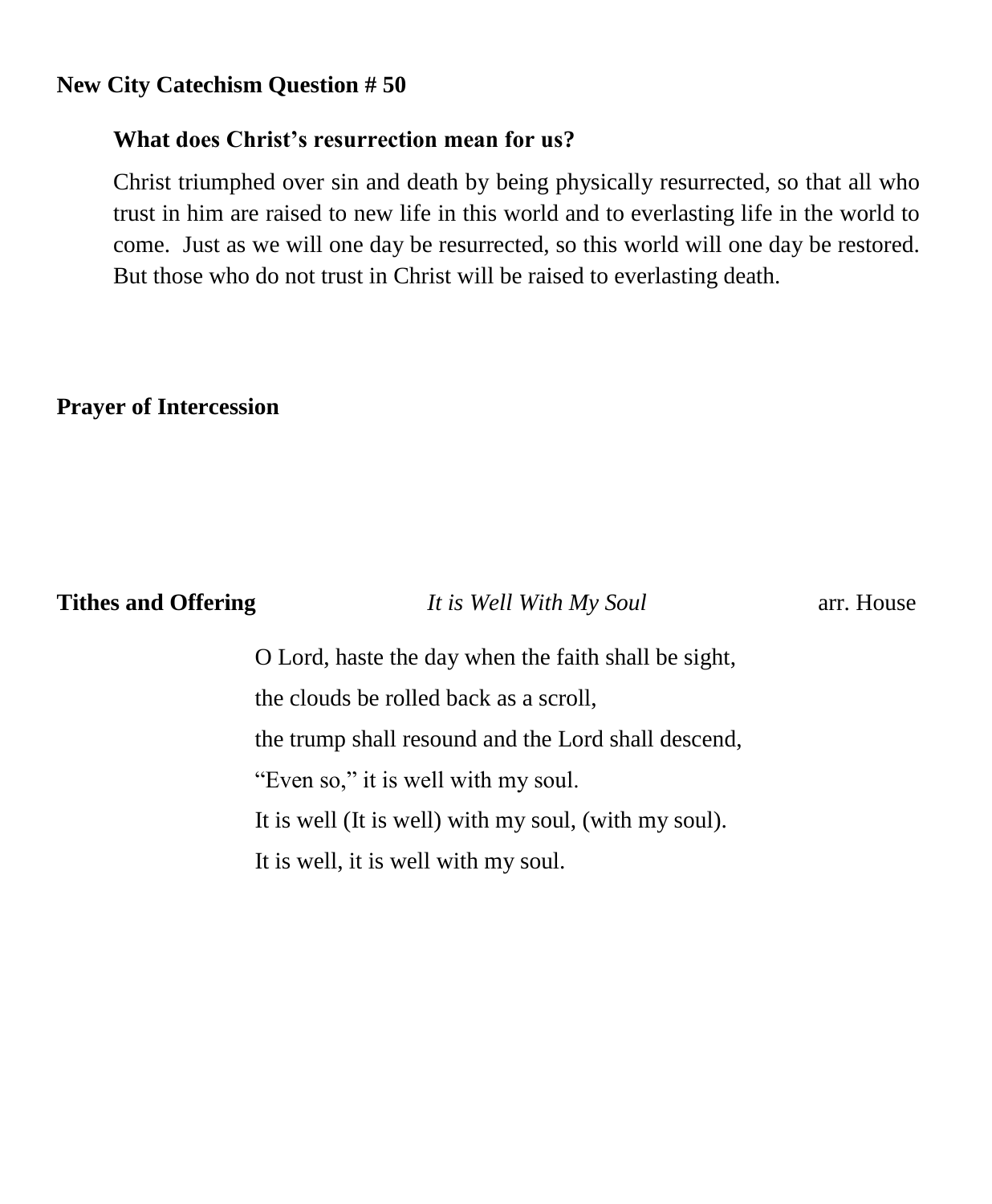**\*Chorus of Preparation** *The Lord is My Salvation*



Words & Music by Myrin, Getty, & Nockels; @ 2016 Son of the Lion and Getty Music Publishing All Rights Reserved; Used by Permission; CCLI #376630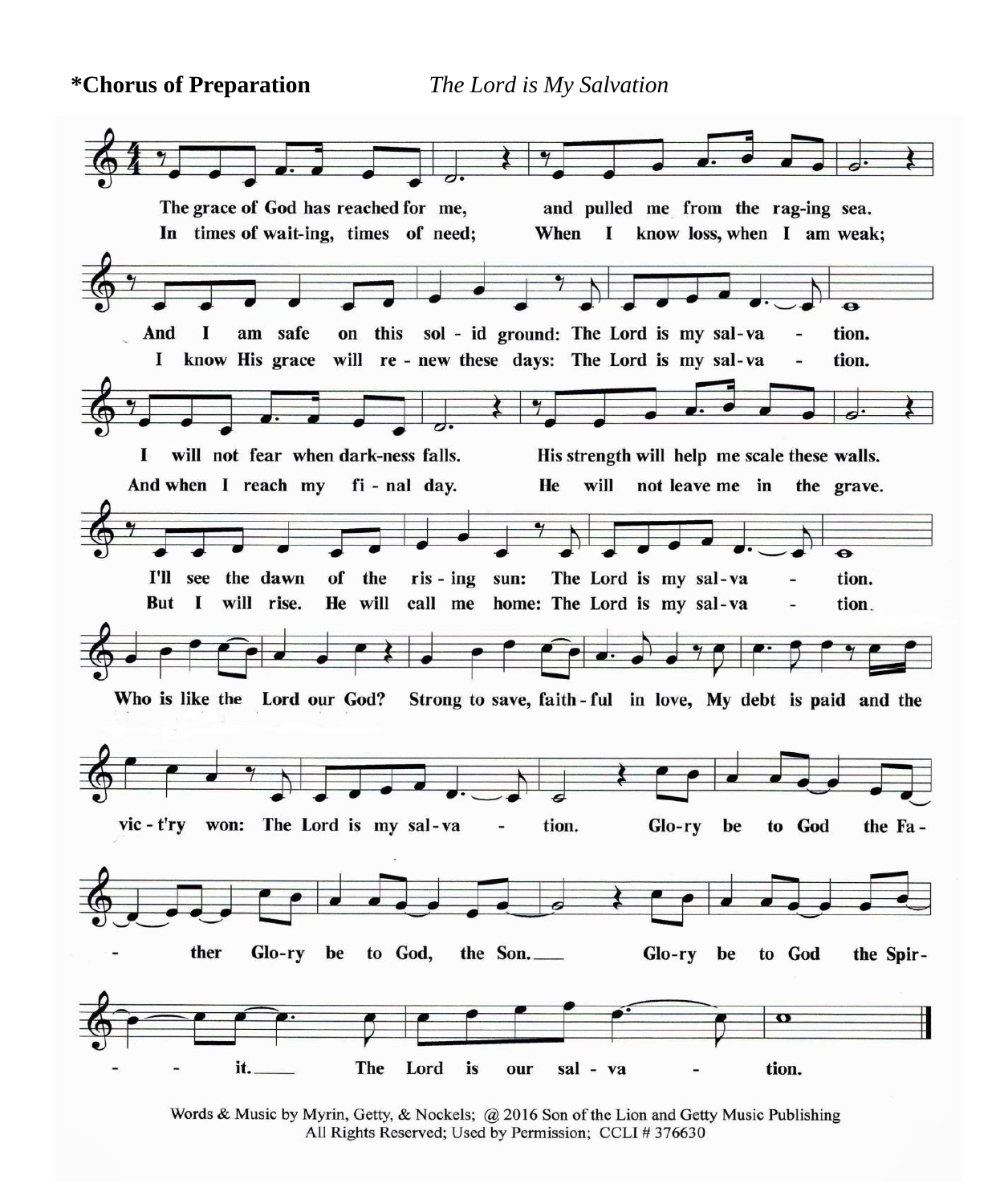# **Sermon** Ruth's Remarkable Commitment to the Lord Ruth 1

 **Text: Ruth 1:16-17** Pew Bible Page 411

| O Jesus I Have Promised                                                                                                                                                                                                           | No. 654              |  |  |  |  |  |
|-----------------------------------------------------------------------------------------------------------------------------------------------------------------------------------------------------------------------------------|----------------------|--|--|--|--|--|
| O Jesus, I have promised to serve Thee to the end;<br>be Thou forever near me, my Master and my Friend:<br>O shall not fear the battle if Thou art by my side,<br>nor wander from the pathway if Thou wilt be my guide.           |                      |  |  |  |  |  |
| O let me feel Thee near me, the world is ever near;<br>I see the sights that dazzle, the tempting sounds I hear:<br>my foes are ever near me, around me and within;<br>but, Jesus, draw Thou nearer, and shield my soul from sin. |                      |  |  |  |  |  |
| O Jesus, Thou has promised to all who follow Thee,<br>that where Thou art in glory there shall Thy servant be;<br>and, Jesus, I have promised to serve Thee to the end;<br>O give me grace to follow, my Master and my Friend.    |                      |  |  |  |  |  |
|                                                                                                                                                                                                                                   |                      |  |  |  |  |  |
|                                                                                                                                                                                                                                   | No. 735              |  |  |  |  |  |
| Glory be to the Father, and to the Son, and to the Holy Ghost; as it was in the<br>beginning, is now, and ever shall be, world without end. Amen, amen.                                                                           |                      |  |  |  |  |  |
| I Surrender All                                                                                                                                                                                                                   | arr. Hayes           |  |  |  |  |  |
| * Congregation: Please stand as able.<br>* * * * * * * *                                                                                                                                                                          |                      |  |  |  |  |  |
|                                                                                                                                                                                                                                   | Denise O'Neal        |  |  |  |  |  |
|                                                                                                                                                                                                                                   | Lucy Hrivnak         |  |  |  |  |  |
| <b>New City Catechism &amp; Intercessory Prayer</b>                                                                                                                                                                               | Nelson Schoon, Elder |  |  |  |  |  |
|                                                                                                                                                                                                                                   |                      |  |  |  |  |  |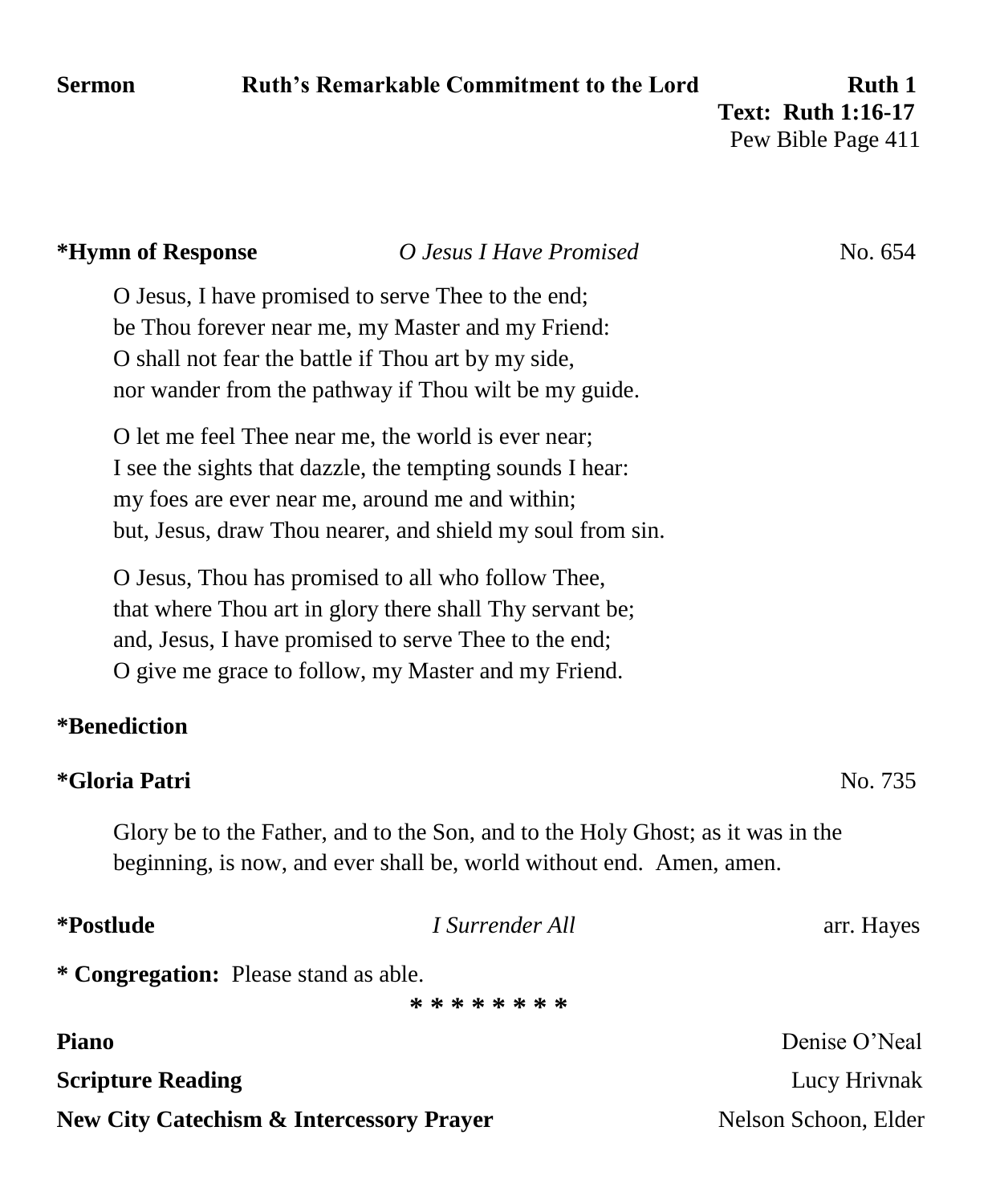# **Serving the Lord**

|                   | 8/25                | 9/01          | 9/08             |  |
|-------------------|---------------------|---------------|------------------|--|
| S.S. Nursery      |                     |               | L. Hrivnak       |  |
|                   | B. Hrivnak,         | F. Armstrong, | B. Hrivnak,      |  |
| <b>AM Nursery</b> | Alanna T.           | Cordie A.     | Emily S.         |  |
| Greeters          | Lanenga             | J. Faber      | <b>Stoltzfus</b> |  |
| Treats            |                     |               | Schoon           |  |
| Serve/Cleanup     |                     |               | Schoon           |  |
| Audio             | <b>B.</b> Armstrong | J. Martin     | B. Schoon        |  |
| Elder of the Week | Schoon              | Lindborg      | <b>Hrivnak</b>   |  |

## **Weekly Calendar**

| DATE             | <b>TIME</b> | <b>EVENT</b>                       |
|------------------|-------------|------------------------------------|
| <b>SUN 8/25</b>  | 10:30 AM    | <b>Worship Service</b>             |
| <b>TUES 8/27</b> | 7:00 PM     | <b>Ministry Chairs Meeting</b>     |
| <b>SUN 9/01</b>  | 10:30 AM    | <b>Worship Service</b>             |
|                  |             | <b>Important Upcoming Events</b>   |
| <b>SUN 9/08</b>  | 8:45 AM     | <b>Sunday School Classes Begin</b> |

# **Announcements**

 **Guest Pastor:** Our guest pastor today is Dr. Cornelius Venema. Dr. Venema serves as President of Mid America Reformed Seminary in addition to his systematic theology teaching responsibilities at the seminary. Next week we welcome Pastor Hans Deutschmann to our pulpit. Pastor Hans was the Associate Pastor at Covenant Presbyterian Church in Holland, MI, but is now honorably retired. We pray for God's blessing on these pastors as they bring us God's Word.